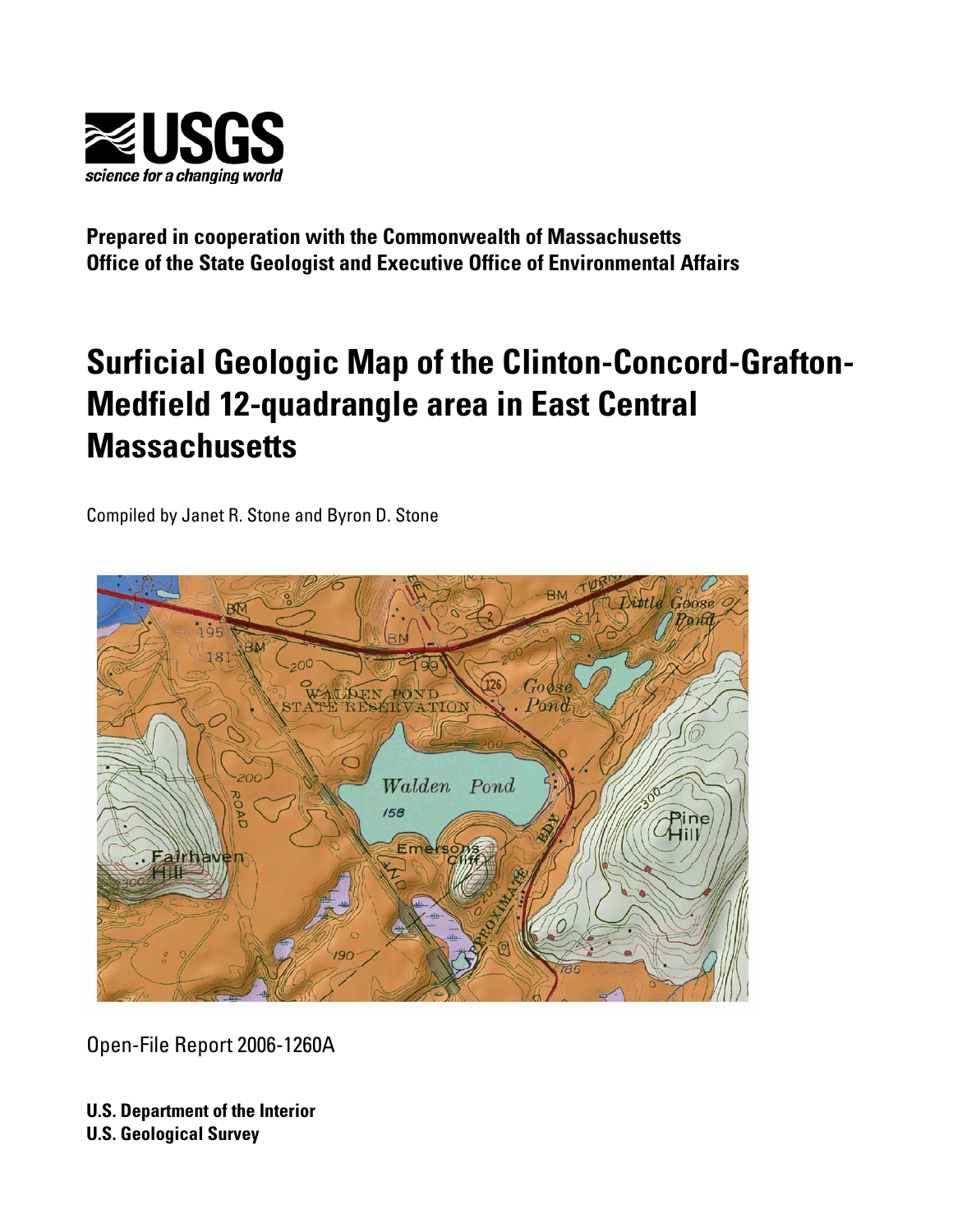### **U.S. Department of the Interior**

Dirk Kempthorne, Secretary

### **U.S. Geological Survey**

Mark D. Myers, Director

U.S. Geological Survey, Reston, Virginia 2006

For product and ordering information: World Wide Web: http://www.usgs.gov/pubprod Telephone: 1-888-ASK-USGS

For more information on the USGS—the Federal source for science about the Earth, its natural and living resources, natural hazards, and the environment: World Wide Web: http://www.usgs.gov Telephone: 1-888-ASK-USGS

Suggested citation:

Stone, J.R., and Stone, B.D., 2006, Surficial Geologic Map of the Clinton-Concord-Grafton-Medfield 12 quadrangle area in East Central Massachusetts: U.S. Geological Survey Open-File Report 2006-1260A.

Any use of trade, product, or firm names is for descriptive purposes only and does not imply endorsement by the U.S. Government.

Although this report is in the public domain, permission must be secured from the individual copyright owners to reproduce any copyrighted material contained within this report.

Cover figure. A portion of the surficial geologic map of the Concord quadrangle, shown with semi transparent shaded relief on a scanned topographic base map.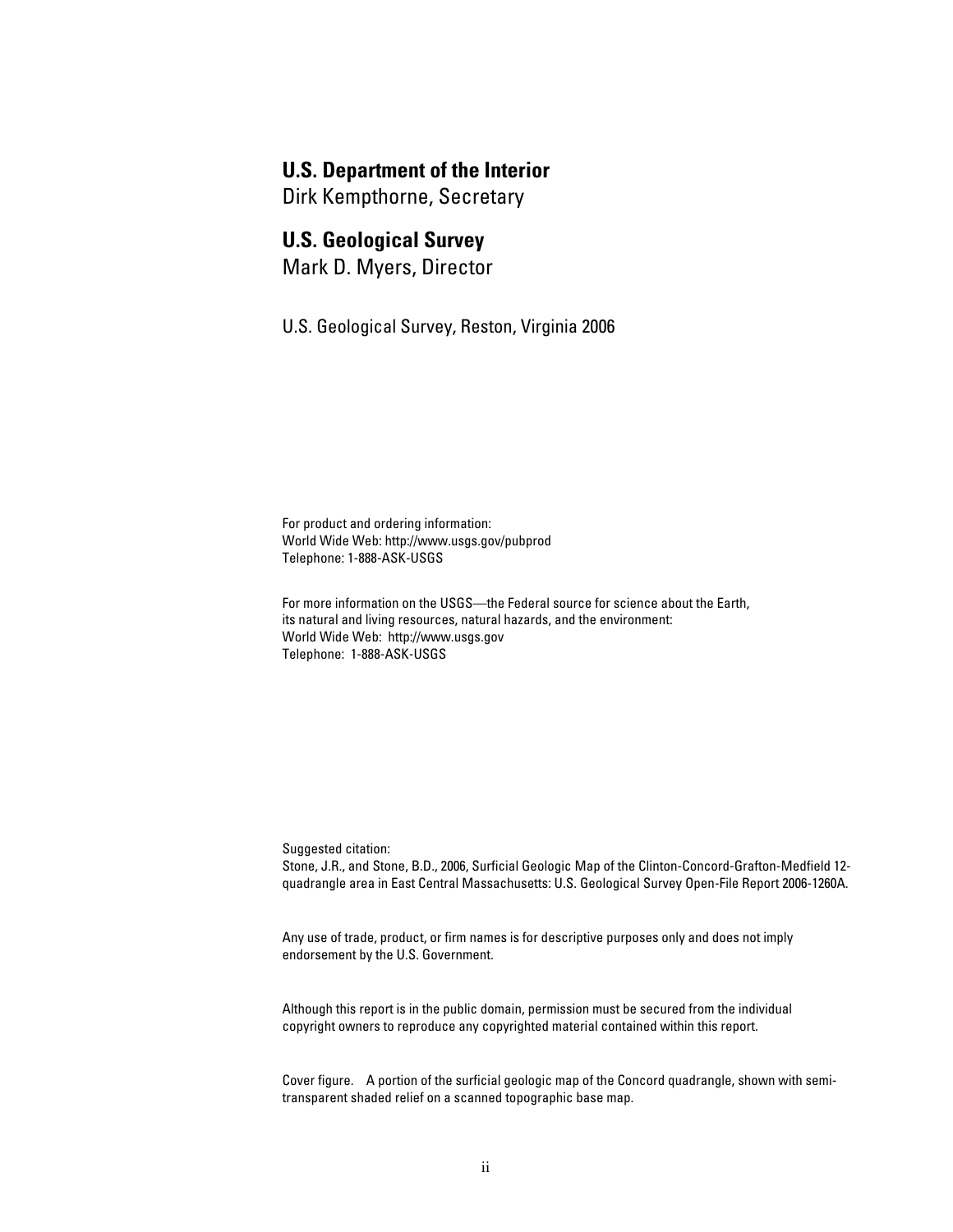## **Contents**

## **Figures**

| 1. General distribution of glacial and postglacial deposits in Massachusetts (Stone and Beinikis, 1993,       |  |
|---------------------------------------------------------------------------------------------------------------|--|
|                                                                                                               |  |
| 2. Block diagram illustrating the typical areal and vertical distribution of glacial and postglacial deposits |  |
|                                                                                                               |  |
|                                                                                                               |  |
|                                                                                                               |  |
|                                                                                                               |  |
|                                                                                                               |  |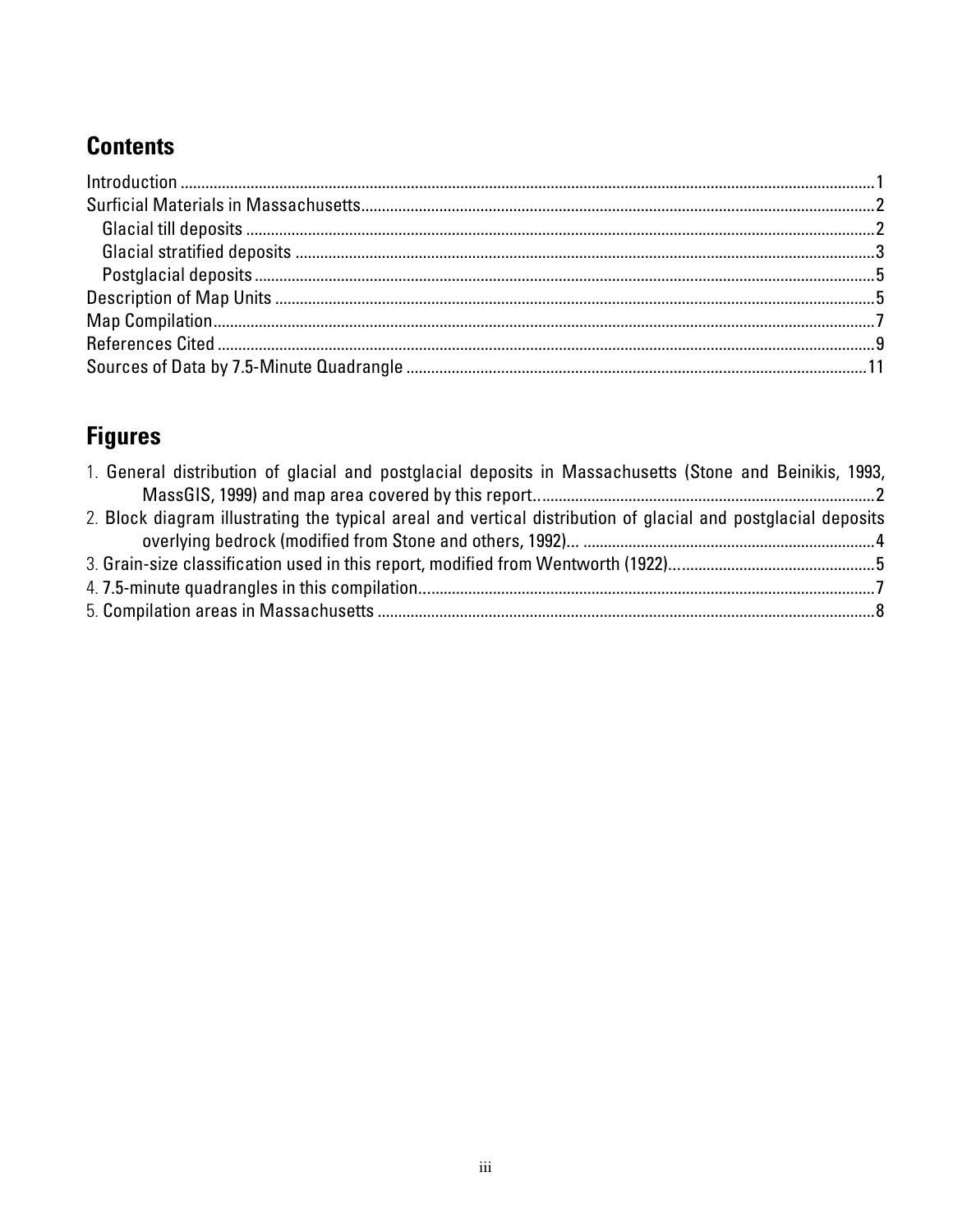## **Surficial Geologic Map of the Clinton-Concord-Grafton-Medfield 12-quadrangle area in East Central Massachusetts**

Compiled by Janet R. Stone, and Byron D. Stone

### **Introduction**

The surficial geologic map shows the distribution of nonlithified earth materials at land surface in an area of twelve  $7.5$ -minute quadrangles (total  $660 \text{ mi}^2$ ) in east-central Massachusetts (fig. 1). Across Massachusetts, these materials range from a few feet to more than 500 ft in thickness. They overlie bedrock, which crops out in upland hills and in resistant ledges in valley areas. The geologic map differentiates surficial materials of Quaternary age on the basis of their lithologic characteristics (grain size, sedimentary structures, mineral and rock-particle composition), constructional geomorphic features, stratigraphic relationships, and age. Surficial materials also are known in engineering classifications as unconsolidated soils, which include coarse-grained soils, fine-grained soils, or organic fine-grained soils. Surficial materials underlie and are the parent materials of modern pedogenic soils, which have developed in them at the land surface. Surficial earth materials significantly affect human use of the land, and an accurate description of their distribution is particularly important for water resources, construction aggregate resources, earth-surface hazards assessments, and land-use decisions.

The mapped distribution of surficial materials that lie between the land surface and the bedrock surface is based on detailed geologic mapping of 7.5-minute topographic quadrangles, as part of a cooperative state-wide mapping program between the U.S. Geological Survey and the Massachusetts Department of Public Works (now Massachusetts Highway Department) (Page, 1967; Stone, 1982), and the Office of the Massachusetts State Geologist. Each published geologic map presents a detailed description of local geologic map units, the genesis of the deposits, and age correlations among units. Regional summaries of these maps and unpublished maps discuss the ages of multiple glaciations, the nature of glaciofluvial, glaciolacustrine, and glaciomarine deposits, and the processes of ice advance and retreat across Massachusetts (Warren and Stone, 1986; Koteff and Pessl, 1981; papers in Larson and Stone, 1982; Oldale and Barlow, 1986; Stone and Borns, 1986).

This compilation of surficial geologic materials is an interim product that defines the areas of exposed bedrock, and the boundaries between glacial till, glacial stratified deposits, and overlying postglacial deposits. This work is part of a comprehensive study to produce a statewide digital map of the surficial geology at a 1:24,000-scale level of accuracy. This map of 12 quadrangles revises previous digital surficial geologic maps (Stone and Beinikis, 1993; MassGIS, 1999) that were compiled on base maps at regional scales of 1:250,000 and 1:125,000. The purpose of this study is to provide fundamental geologic data for the evaluation of natural resources, hazards, and land information within the Commonwealth of Massachusetts.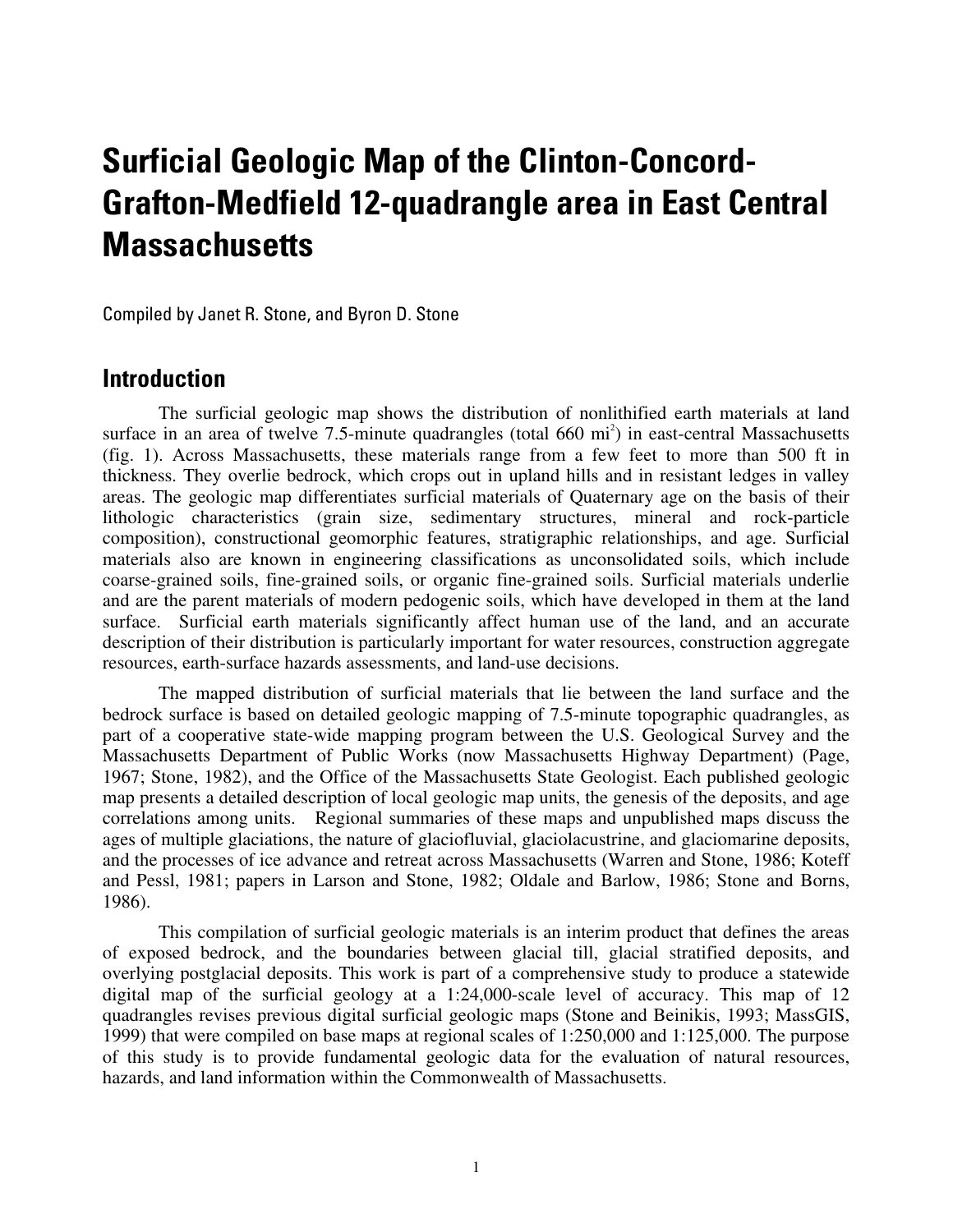

**Figure 1.** General distribution of glacial and postglacial deposits in Massachusetts (Stone and Beinikis, 1993, MassGIS, 1999) and map area covered by this report.

### **Surficial Materials in Massachusetts**

Most of the surficial materials in Massachusetts are deposits of the last two continental ice sheets that covered all of New England in the latter part of the Pleistocene ice age (Schafer and Hartshorn, 1965; Stone and Borns, 1986; Oldale and others, 1982). The glacial deposits are divided into two broad categories, *glacial till* and *glacial stratified deposits*. Till, the most widespread glacial deposit, was laid down directly by glacier ice. Glacial stratified deposits are concentrated in valleys and lowland areas and were laid down by glacial meltwater in streams, lakes, and the sea in front of the retreating ice margin during the last deglaciation. Postglacial sediments, primarily floodplain alluvium and swamp deposits, make up a lesser proportion of the unconsolidated materials.

**Glacial till deposits** consist of nonsorted, generally nonstratified mixtures of mineral and rock particles ranging in grain size from clay to large boulders. The matrix of most tills is composed dominantly of fine sand and silt. Boulders within and on the surface of tills range from sparse to abundant. Some tills contain lenses of sorted sand and gravel and less commonly, masses of laminated fine-grained sediments. The color and lithologic characteristics of till deposits vary across Massachusetts, but generally reflect the composition of the local underlying and northerly adjacent bedrock from which the till was derived. Till blankets the bedrock surface in variable thickness, ranging from a few inches to more than 200 ft, and commonly underlies stratified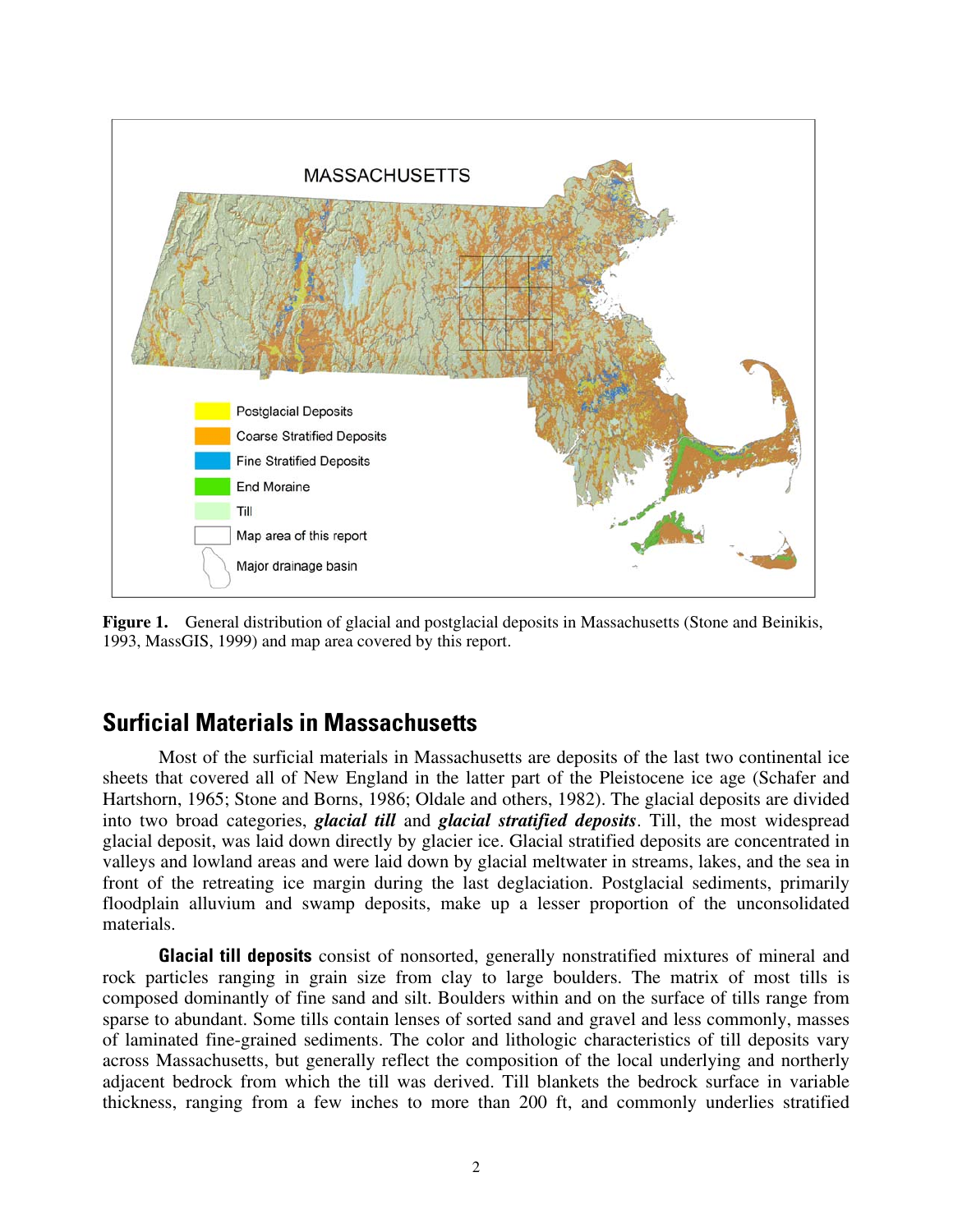meltwater deposits. Tills deposited during the last two glaciations occur in superposition within Massachusetts (Koteff, 1966; Newton, 1978; Weddle and others, 1989). The upper till was deposited during the last (late Wisconsinan) glaciation; it is the most extensive till and commonly is observed in surface exposures, especially in areas where till thickness is less than 15 ft (thin till unit on the map). The lower till ("old" till) was deposited during an earlier glaciation (probably Illinoian). The lower till has a more limited distribution; it is principally a subsurface deposit that constitutes the bulk of material in drumlins and other hills where till thickness is greater than 15 ft. The distribution of lower till is shown primarily by the thick till unit on the map. The lower till generally is overlain by thin upper till deposits in these areas. In all exposures showing the superposed two tills, the base of the upper till truncates the weathered surface of the old till. The lower part of the upper till commonly displays a zone of shearing, dislocation, and brecciation in which clasts of lower till were mixed and incorporated into the upper till during the last glaciation.

End moraine deposits are composed predominantly of bouldery ablation till, but may also locally include sorted sediments. These deposits were laid down by glacial-melting processes along active ice margins during retreat of the last (late-Wisconsinan) ice sheet. Extensive end moraines on Nantucket and Martha's Vineyard (fig. 1) are related to the terminal position of the late-Wisconsinan ice sheet, and the end moraines on Cape Cod are associated with recessional positions of the last ice sheet. Less extensive end moraines occur locally elsewhere in southeastern Massachusetts, in the Boston area and in the Gloucester-Rockport area of northeastern Massachusetts.

**Glacial stratified deposits** consist of layers of well-sorted to poorly sorted gravel, sand, silt, and clay laid down by flowing meltwater in glacial streams, lakes, and marine embayments that occupied the valleys and lowlands of Massachusetts during retreat of the last ice sheet. Textural variations within the meltwater deposits occur both areally and vertically because meltwater-flow regimes were different in glaciofluvial (stream), glaciodeltaic (where a stream entered a lake or the sea), glaciolacustrine (lake bottom), and glaciomarine (marine bottom) depositional environments. Grain-size variations also resulted from meltwater deposition in positions either proximal to or distal from the retreating glacier margin, which was the principal sediment source. A common depositional setting contained a proximal, ice-marginal meltwater stream in which horizontally bedded glaciofluvial gravel and/or sand and gravel were laid down; farther down valley, the stream entered a glacial lake where glaciodeltaic sediments were deposited, consisting of horizontally layered sand and gravel delta-topset beds overlying inclined layers of sand in delta-foreset beds. Farther out in the glacial lake, very fine sand, silt, and clay settled out on the lake bottom in flatlying, thinly bedded glaciolacustrine layers. Thick sequences having these textural variations commonly are present in the vertical section of meltwater deposits across the State (Stone and others, 1992). Detailed geologic maps permit precise mapping of meltwater sedimentary units within each glacial lake or valley outwash system (Jahns, 1941; 1953; Koteff, 1966). These units, known as *morphosequences* (Koteff, 1974; Koteff and Pessl, 1981), are the smallest mappable stratigraphic units on detailed geologic maps. *Morphosequences* are bodies of stratified meltwater sediments that are contained in a continuum of landforms, grading from ice-contact forms (eskers, kames) to non-ice-contact forms (flat valley terrace, delta plains) that were deposited simultaneously at and beyond the margin of the ice sheet, graded to a specific base level. Each morphosequence consists of a proximal part (head) deposited within or near the ice margin, and a distal part deposited farther away from the ice margin. Both grain size and ice-melt collapse deformation of beds decrease from the proximal to the distal part of each morphosequence. The head of each morphosequence is either ice marginal (ice contact) or near ice marginal. The surface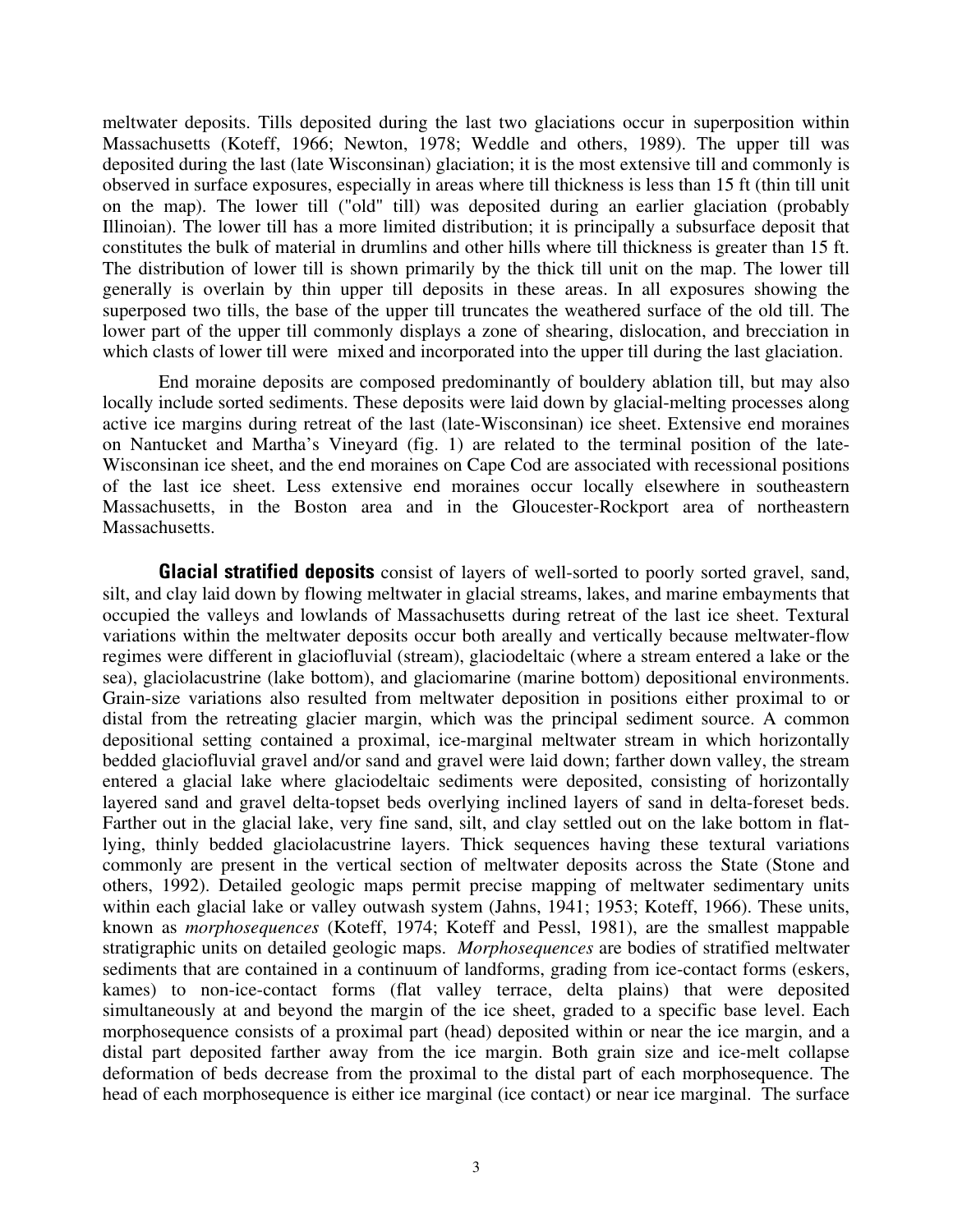altitude of fluvial sediments in each morphosequence was controlled by a specific base level, either a glacial-lake or marine water plane or a valley knickpoint. Few morphosequences extend distally more than 10 km, and most are less than 2 km in length. In any one basin, individual morphosequences were deposited sequentially as the ice margin retreated systematically northward. Consequently, in many places the distal, finer grained facies of a younger morphosequence stratigraphically overlies the proximal, coarse-grained facies of a preceding morphosequence. Figure 2 shows the variability of sediment types in the subsurface of glacial stratified deposits. The figure schematically shows the relationship between coarse-grained deltaic deposits and extensive fine-grained lake (or marine) deposits in the subsurface. Such coarse- and fine-grained units are common in most of the valleys and lowlands of Massachusetts (Langer, 1979, Stone and others, 1979; Stone and others, 1992; Stone and others, 2005). On this interim map, coarse-grained and fine-grained textural variations within glacial stratified deposits are shown only where they occur at land surface. Subsurface textural variations are not shown.



**Figure 2.** Block diagram illustrating the typical areal and vertical distribution of glacial and postglacial deposits overlying bedrock (modified from Stone and others, 1992).

The areal distribution of till and stratified deposits across Massachusetts is related regional physiography (fig. 1). The thickness of these materials varies considerably because of such factors as the high relief of the bedrock surface, changing environments of deposition during deglaciation, and various effects of postglacial erosion and removal of glacial sediments. In highland areas, notably in the western and central parts of the State, till is the major surficial material and is present as a discontinuous mantle of variable thickness over the bedrock surface. Till is thickest in drumlins (reportedly as much as 230 ft thick) and on the northwest slopes of most bedrock hills. Glacial meltwater deposits that average 50 feet in thickness (Stone and Beinikis, 1993) overlie the till in small upland valleys and north-sloping basins between bedrock hills. Glacial stratified deposits are the predominant surficial materials in the Connecticut River valley, the northeastern and southeastern lowlands, and on Cape Cod and the islands. These deposits generally overlie till; however, well logs indicate that in some places till is not present and the stratified deposits lie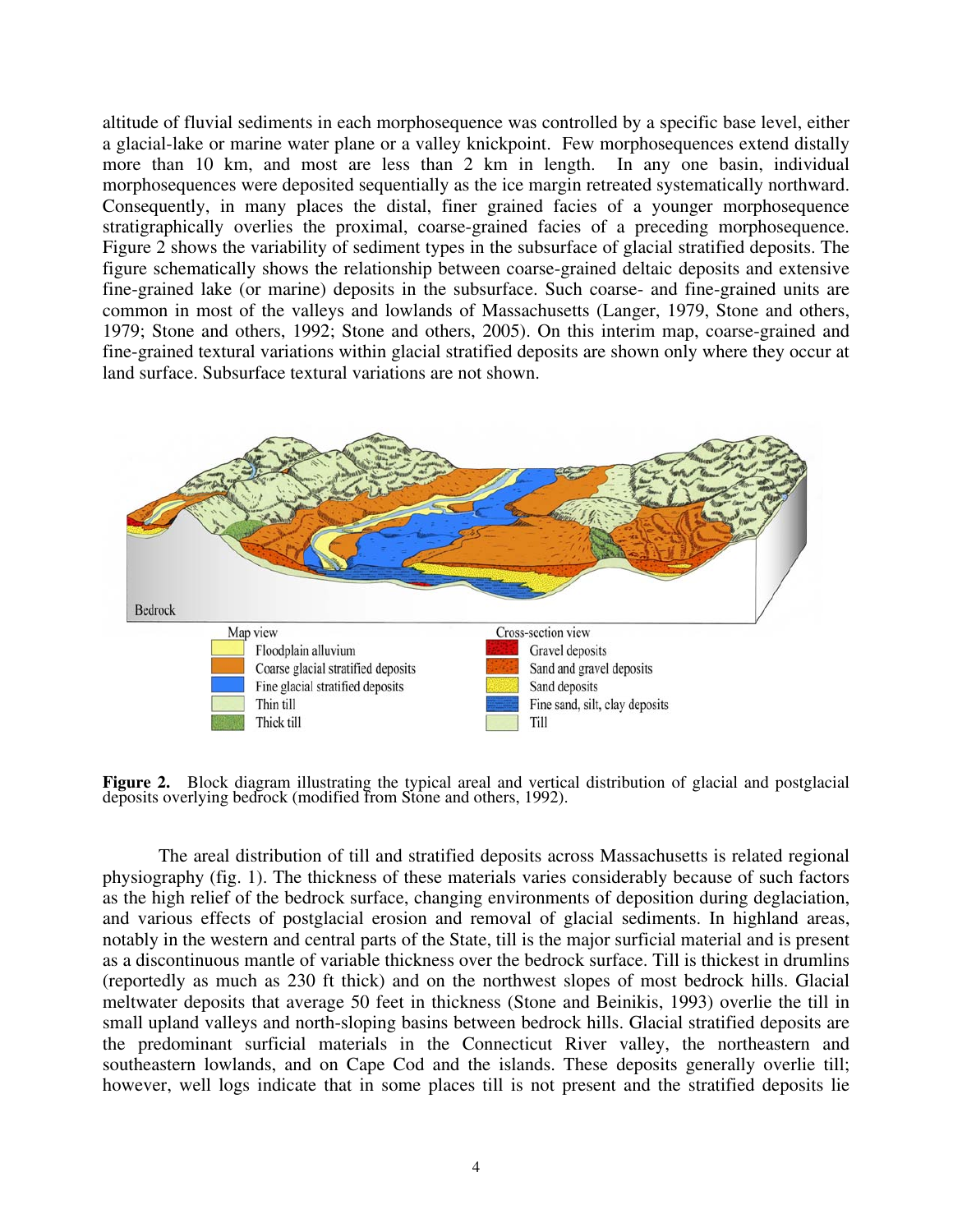directly on bedrock. On Cape Cod and the islands, in the southeastern lowland, and in parts of the Connecticut River valley these deposits completely cover the till-draped bedrock surface.

**Postglacial deposits** locally overlie the glacial deposits throughout the State. Alluvium underlies the floodplains of most streams and rivers. Swamps occur in low-lying, poorly drained areas in upland and lowland settings, but swamp deposits are shown only where they are estimated to be at least 3 ft thick. Salt-marsh and estuarine deposits are present mainly along the tidal portions of streams and rivers entering the offshore areas. Beach deposits occur along the shoreline.

## **Description of Map Units**

### **Postglacial Deposits**



**Artificial fill**—Earth materials and manmade materials that have been artificially emplaced, primarily in highway and railroad embankments, and in dams; may also include landfills, urban development areas, and filled coastal wetlands.

**Floodplain alluvium**—Sand, gravel, silt, and some organic material, stratified and well sorted to poorly sorted, beneath the floodplains of modern streams. The texture of alluvium commonly varies over short distances both laterally and vertically, and generally is similar to the texture of adjacent glacial deposits. Along smaller streams, alluvium is commonly less than 5 ft thick. The most extensive deposit of alluvium on the map is along the Charles, Assabet, and Concord Rivers where the texture is predominantly sand, fine gravel, and silt, and total thickness is as much as 25 ft. Alluvium typically overlies thicker glacial stratified deposits.



**Swamp deposits**—Organic muck and peat that contain minor amounts of sand, silt, and clay, stratified and poorly sorted, in kettle depressions or poorly drained areas. Most swamp deposits are less than about 10 ft thick. Swamp deposits overlie glacial deposits or bedrock. They locally overlie glacial till even where they occur within thin glacial meltwater deposits.

#### **Glacial Stratified Deposits**

Sorted and stratified sediments composed of gravel, sand, silt, and clay (as defined in particle size diagram, fig. 3) deposited in layers by glacial meltwater. These sediments occur as four basic textural units—gravel deposits, sand and gravel deposits, sand deposits, and fine deposits. On this interim map, gravel, sand and gravel, and sand deposits are not differentiated and are shown as *Coarse Deposits* where they occur at land surface. *Fine Deposits* also are shown where they occur at land surface. **Textural changes occur both areally and vertically (fig. 2), however subsurface textural variations are not shown on this interim map.**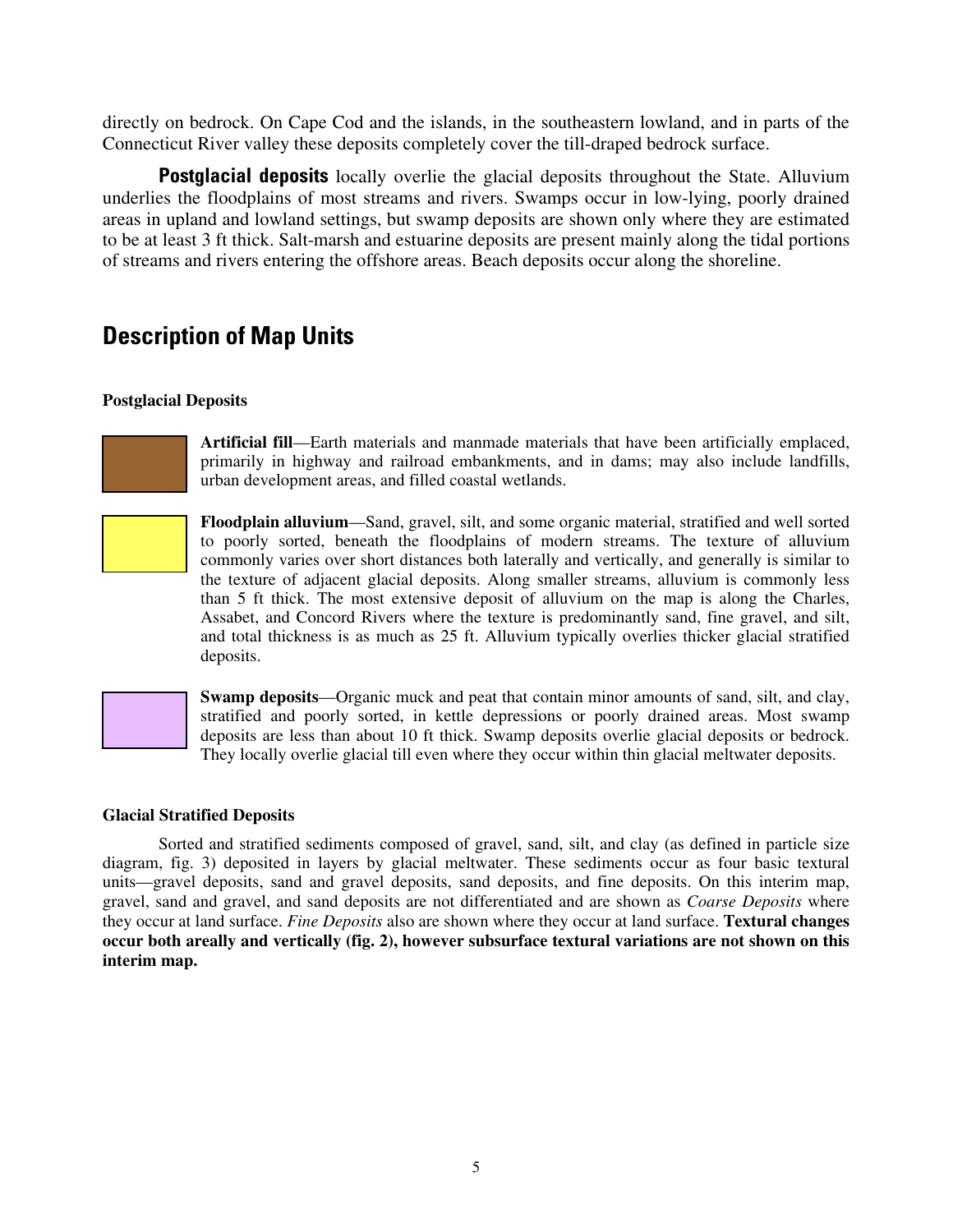|                         | <b>PARTICLE DIAMETER</b> |         |                       |                        |                |      |                |                       |       |                      |                    |       |      |
|-------------------------|--------------------------|---------|-----------------------|------------------------|----------------|------|----------------|-----------------------|-------|----------------------|--------------------|-------|------|
|                         | 2.5<br>10                |         | 0.16                  | 0.08                   | 0.04           | 0.02 |                | 0.01                  | 0.005 |                      | 0.0025 0.00015 in. |       |      |
| 256                     | 64                       |         |                       |                        |                | 0.5  |                | 0.25                  | 0.125 |                      | 0.063              | 0.004 | mm   |
| <b>Boulders</b>         | Cobbles                  | Pebbles | Granules              | Very<br>coarse<br>sand | Coarse<br>sand |      | Medium<br>sand | Fine<br>sand          |       | Very<br>fine<br>sand | Silt               |       | Clay |
| <b>GRAVEL PARTICLES</b> |                          |         | <b>SAND PARTICLES</b> |                        |                |      |                | <b>FINE PARTICLES</b> |       |                      |                    |       |      |

**Figure 3.** Grain-size classification used in this report, modified from Wentworth (1922).

**Coarse deposits** include: *Gravel deposits* composed mainly of gravel-sized clasts; cobbles and boulders predominate; minor amounts of sand within gravel beds, and sand comprises few separate layers. Gravel layers generally are poorly sorted and bedding commonly is distorted and faulted due to postdepositional collapse related to melting of ice. *Sand and gravel deposits* composed of mixtures of gravel and sand within individual layers and as alternating layers. Sand and gravel layers generally range from 25 to 50 percent gravel particles and from 50 to 75 percent sand particles. Layers are well to poorly sorted; bedding may be distorted and faulted due to postdepositional collapse. *Sand deposits* composed mainly of very coarse to fine sand, commonly in well-sorted layers. Coarser layers may contain up to 25 percent gravel particles, generally granules and pebbles; finer layers may contain some very fine sand, silt, and clay.



**Fine deposits** include very fine sand, silt, and clay that occurs as well-sorted, thin layers of alternating silt and clay, or thicker layers of very fine sand and silt. Very fine sand commonly occurs at the surface and grades downward into rhythmically bedded silt and clay varves. Locally, this map unit may include areas underlain by fine sand.

#### **Glacial Till Deposits**

**Thin till**—Nonsorted, nonstratified matrix of sand, some silt, and little clay containing scattered gravel clasts and few large boulders; in areas where till is generally less than 10-15 ft thick and including areas of bedrock outcrop where till is absent. Predominantly upper till of the last glaciation; loose to moderately compact, generally sandy, commonly stony. Two facies are present in some places; a looser, coarser-grained ablation facies, melted out from supraglacial position; and an underlying more compact, finer-grained lodgement facies deposited subglacially. In general, both ablation and lodgement facies of upper till derived from fine-grained bedrock are finer grained, more compact, less stony and have fewer surface boulders than upper till derived from coarser grained crystalline rocks. Fine-grained bedrock sources include the red Mesozoic sedimentary rocks of the Connecticut River lowland, marble in the western river valleys, and fine-grained schists in upland areas.

**Thick till**—Nonsorted, nonstratified matrix of sand, some silt, and little clay containing scattered gravel clasts and few large boulders at the surface; in the shallow subsurface, compact, nonsorted matrix of silt, very fine sand, and some clay containing scattered small gravel clasts in areas where till is greater than 10-15 ft thick, chiefly in drumlin landforms in which till thickness commonly exceeds 100 ft (maximum recorded thickness is 230 ft). Although upper till is the surface deposit, the lower till constitutes the bulk of the material in these areas. Lower till is moderately to very compact, and is commonly finer grained and less stony than upper till. An oxidized zone, the lower part of a soil profile formed during a period of interglacial weathering, is generally present in the upper part of the lower till. This zone commonly shows closely spaced joints that are stained with iron and manganese oxides.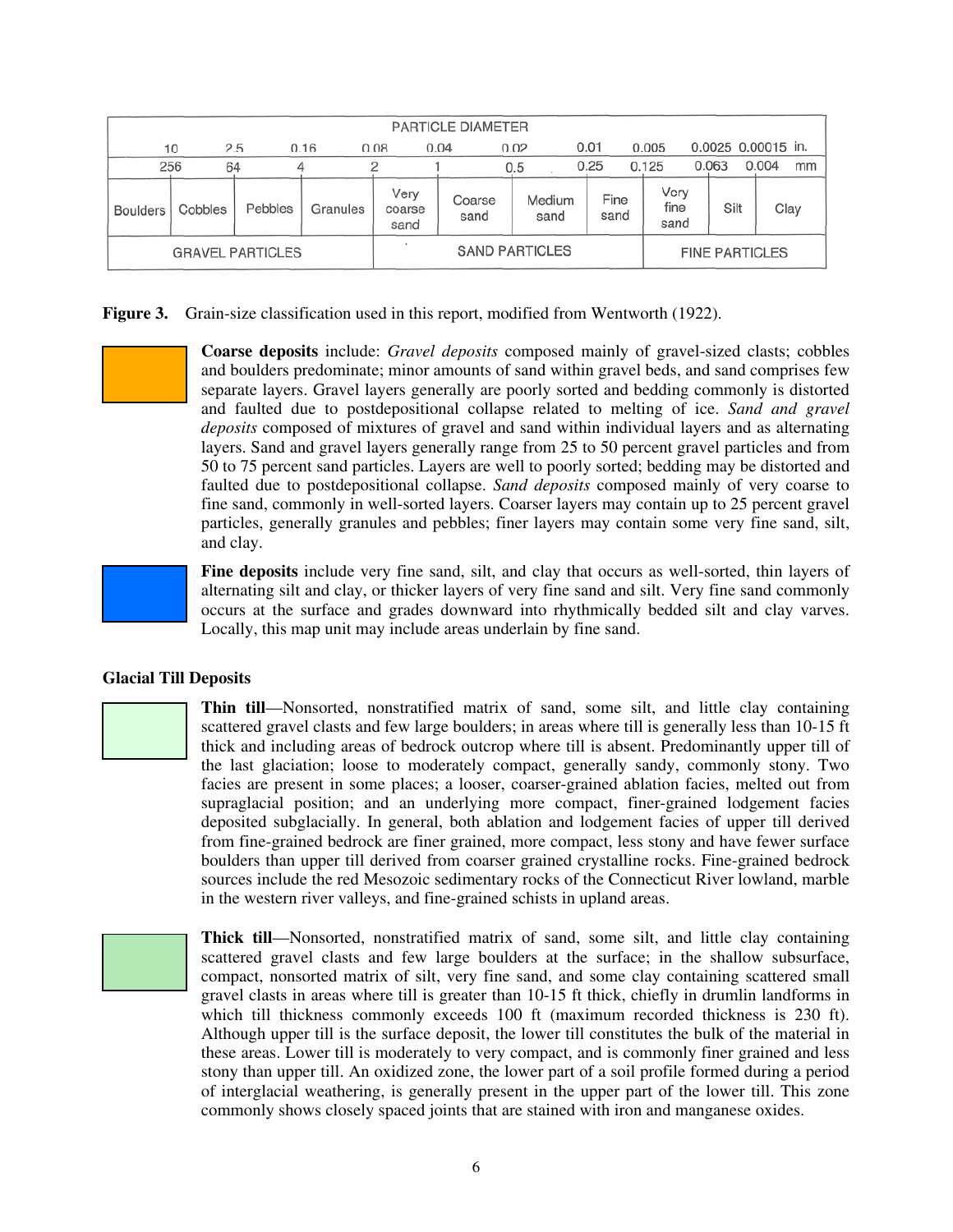#### **Bedrock Areas**



**Bedrock outcrops and areas of abundant outcrop or shallow bedrock**— Solid color shows extent of individual bedrock outcrops; line pattern indicates areas of shallow bedrock or areas where small outcrops are too numerous to map individually; in areas of shallow bedrock, surficial materials are less than 5-10 ft thick.

### **Map Compilation**

This compilation is the first in a series of interim products showing surficial geology in twelve 7.5-minute quadrangles in east-central Massachusetts: Clinton, Hudson, Maynard, Concord, Shrewsbury, Marlborough, Framingham, Natick, Grafton, Milford, Holliston, and Medfield (fig. 4, fig 5 area A). Figure 5 shows all of the compilation areas for surficial geology in Massachusetts. These maps will be produced sequentially by letter designation.

| <b>CLINTON</b> | <b>HUDSON</b>                    | <b>MAYNARD</b>                     | <b>CONCORD</b>  |  |  |  |
|----------------|----------------------------------|------------------------------------|-----------------|--|--|--|
|                | SHREWSBURY MARLBOROUGH           | <b>FRAMINGHAM</b>                  | <b>NATICK</b>   |  |  |  |
| <b>GRAFTON</b> | <b>MILFORD</b>                   | <b>HOLLISTON</b>                   | <b>MEDFIELD</b> |  |  |  |
|                | Previously published quadrangles | Previously unpublished quadrangles |                 |  |  |  |

**Figure 4.** 7.5-minute quadrangles in this compilation.

This map was compiled in several steps: 1) Paper copies of the published surficial geologic maps for nine quadrangles were scanned and georeferenced by MASSGIS. 2) The Office of the Massachusetts State Geologist vectorized the georeferenced images in order to digitally retain the original line work of the published maps (Mabee and others, 2004). 3) Digital geologic map units were compiled and grouped into nine basic units in four broader categories: *Postglacial deposits*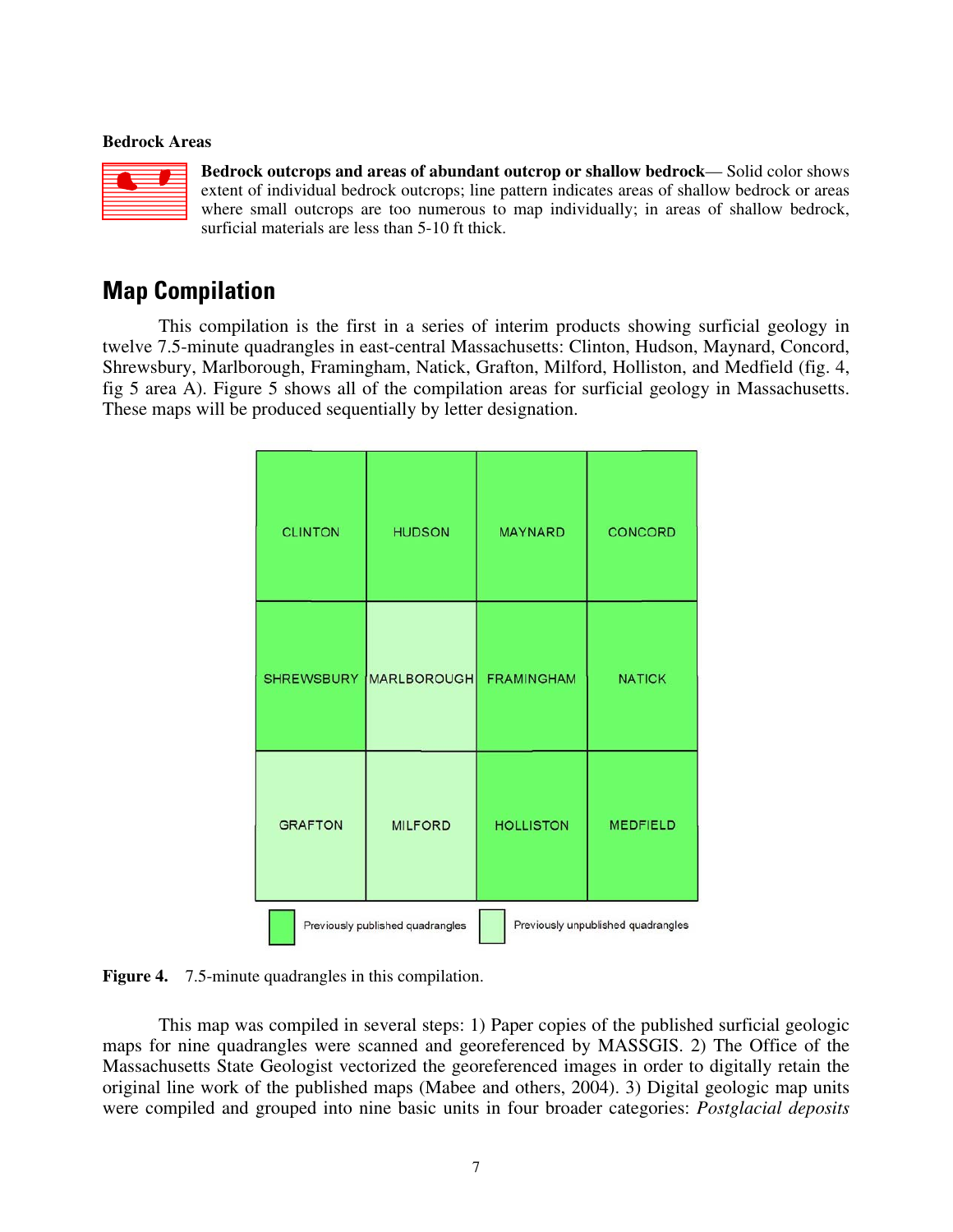including artificial fill, swamp deposits, and floodplain alluvium; *glacial stratified deposits*  including coarse-grained and fine-grained deposits; *glacial till* including thin till and thick till (drumlins); and *bedrock areas* including outcrops and areas of shallow bedrock). The distribution of glacial stratified deposits beneath adjacent overlying postglacial deposits and water bodies was inferred by the compilers. 4) The same basic units for three unpublished quadrangles were compiled and digitized from scanned field maps by U.S. Geological Survey personnel. 5) The 12 individual quadrangles were joined and edge-matched in order to form a seamless geologic map. Discrepancies along quadrangle boundaries were resolved, and thick till areas were added by the compilers in quadrangles where this unit was not previously mapped.

All geologic mapping was completed at 1:24,000-scale; however the browse graphic is presented at 1:50,000 scale with shaded relief base. The 1:24,000-scale, 10-ft contour interval topographic base maps used for this mapping effort are included as part of the digital data package in the TOPOS folder. The GEOLOGY folder included with this report contains 3 ARCGIS shapefiles which are geologic units that cover the entire map area, and are intended for use at quadrangle scale; the shapefiles can be clipped by quadrangle or town boundaries. Unlike conventional geologic maps, the digital mapping is arranged in layers according to superposition. The till-bedrock shapefile should be placed on the bottom, and overlain by the stratified deposits shapefile; these materials are shown everywhere that they occur including beneath postglacial deposits, such as swamp deposits, floodplain alluvium, and water bodies. The postglacial shapefile should be placed on top because these materials overlie the other two layers. Instructions for using the digital files are included in the README file and metadata.



**Figure 5.** Compilation areas in Massachusetts.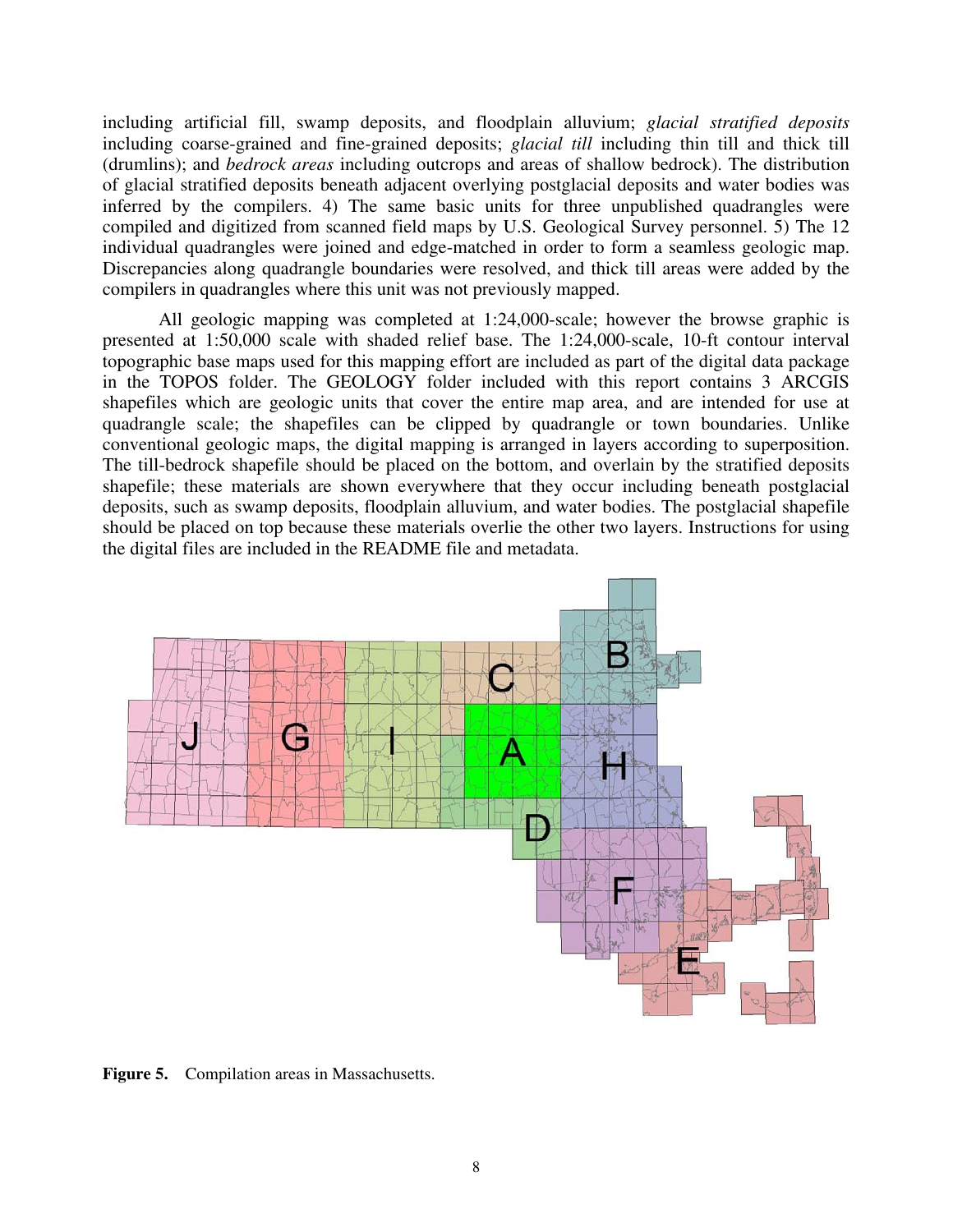### **References Cited**

- Hansen, W.R., 1956, Geology and Mineral Resources of the Hudson and Maynard quadrangles, Massachusetts: U.S. Geological Survey Bulletin 1038, 104 p., Plate 2, Map showing surficial geology of the Hudson and Maynard quadrangles, scale 1:31,680.
- Jahns, R.H, 1941, Outwash chronology in northeastern Massachusetts (abs.): Geological Society Of America Bulletin, v. 52, no. 12, pt. 2, p. 1910.
- Jahns, R.H, 1953, Surficial geology of the Ayer quadrangle, Mass: U.S. Geological Survey Geologic Quadrangle Map GQ-21, scale 1:31,680.
- Koteff, Carl, 1964, Surficial geology of the Concord quadrangle, Middlesex County, Massachusetts: U.S. Geological Survey Geologic Quadrangle Map GQ-331, scale 1:24,000.
- Koteff, Carl, 1966, Surficial geologic map of the Clinton quadrangle, Worcester County, Massachusetts: U.S. Geological Survey Geologic Quadrangle Map GQ-567, scale 1:24,000.
- Koteff, Carl, 1974, The morphologic sequence concept and deglaciation of southern New England, in Coates, D.R., ed., Glacial geomorphology: Binghamton, N.Y., State University of New York, Publications in Geomorphology, p. 121-144.
- Koteff, Carl, and Pessl, Fred, Jr., 1981, Systematic ice retreat in New England: U.S. Geological Survey Professional Paper 1179, 20 p.
- Langer, W.H., 1979, Map showing distribution and thickness of the principal fine-grained deposits, Connecticut Valley urban area, central New England: U.S. Geological Survey Miscellaneous Investigations Series Map I-1074-C, scale 1:125,000.
- Larson, G.J., and Stone, B.D. (eds.), 1982, Late Wisconsinan glaciation of New England: Dubuque, Iowa, Kendall/Hunt, 252 p.
- Mabee, S.B., Stone, B.D. , and Stone, J.R., 2004, Precise conversion of paper geologic maps to value-added digital products: the Massachusetts method for surficial geology; Geological Society of America Abstracts with Programs v. 36, no. 2, p. 78.
- MassGIS, Office of Geographic and Environmental Information Commonwealth of Massachusetts, Executive Office of Environmental Affairs, 1999, Surficial geology data layer, vector digital data.
- Nelson, A.E., 1974, Surficial geologic map of the Natick quadrangle, Middlesex and Norfolk Counties, Massachusetts: U.S. Geological Survey Geologic Quadrangle Map GQ-1151, scale 1:24,000.
- Nelson, A.E., 1974, Surficial geologic map of the Framingham quadrangle, Middlesex and Worcester Counties, Massachusetts: U.S. Geological Survey Geologic Quadrangle Map GQ-1176, scale 1:24,000.
- Newton, R.M., 1978, Stratigraphy and structure of some New England tills: Amherst, Massachusetts, University of Massachusetts, unpublished Ph.D. thesis, 241p.
- Oldale, R.N., Valentine, P.C., Cronin, T.M., Spiker, E.C., Blackwelder, B.W., Belknap, D.F., Wehmiller, J.F., and Szabo, B.J., 1982, Stratigraphy, structure, absolute age, and paleontology of the upper Pleistocene deposits at Sankaty Head, Nantucket Island, Massachusetts: Geology, v. 10, no. 5, p. 246 252.
- Oldale, R.N., and Barlow, R.A., 1986, Geologic map of Cape Cod and the Islands, Massachusetts; U.S. Geological Survey Miscellaneous Investigations Map I-1763, scale 1:100,000.
- Page, L.R., 1967, The role of the United States Geological Survey in Massachusetts: *in* Farquhar, O.C. (ed.), Economic Geology in Massachusetts: University of Massachusetts, p. 9-28.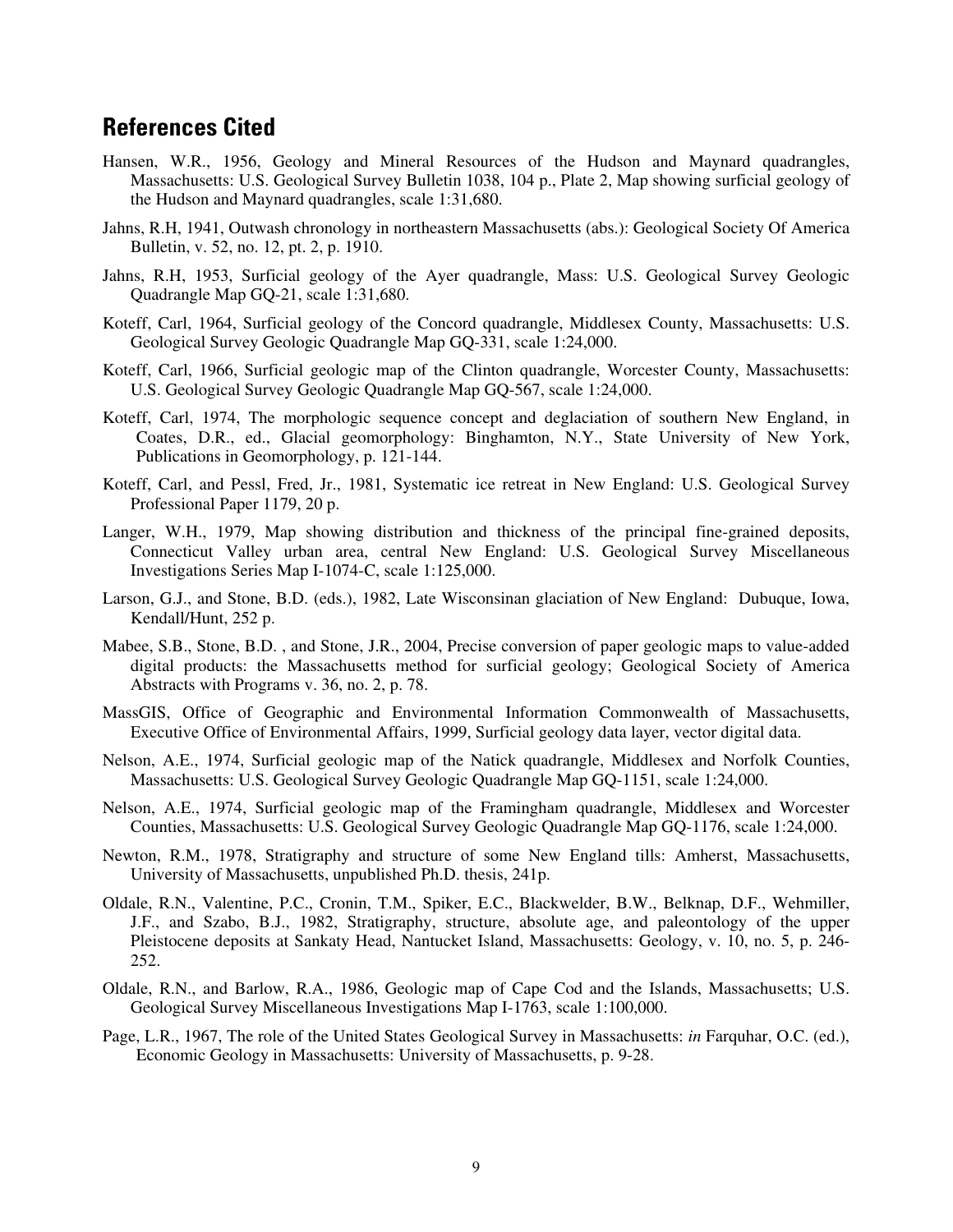- Schafer, J.P., and Hartshorn, J.H., 1965, The Quaternary of New England, *in* Wright, H.E., Jr., and Frey, D.G., eds., The Quaternary of the United States: Princeton, N.J., Princeton University Press, p. 113 128.
- Shaw, C.E., 1969, Surficial geologic map of the Shrewsbury quadrangle, Worcester County, Massachusetts: U.S. Geological Survey Geologic Quadrangle Map GQ-794, scale 1:24,000.
- Stone, B.D., 1982, The Massachusetts state surficial geology map: *in* Farquhar, O.C. (ed.), Geotechnology in Massachusetts: Boston, Massachusetts, p. 11-27.
- Stone, B.D., and Beinikis, A.I., 1993, Sand and gravel resources of Massachusetts; New England Governors' Conference, Inc., Boston, MA, map, 2 sheets, scale 1:250,000.
- Stone, B.D., and Borns, H.W., Jr., 1986, Pleistocene glacial and interglacial stratigraphy of New England, Long Island, and adjacent Georges Bank and Gulf of Maine: *in* Sibrava, V., Bowen, D.Q., and Richmond, G.M., [eds.], Quaternary Glaciations in the Northern Hemisphere: Oxford, Pergamon Press, p. 39-52.
- Stone, J.R., London, E. H., and Langer, W.H., 1979, Map showing textures of unconsolidated materials, Connecticut Valley urban area, central New England: U.S. Geological Survey Miscellaneous Field Studies Map I-1074-B, scale 1:125,000.
- Stone, J.R., Schafer, J.P., London, E.H., and Thompson, W.B., 1992, Surficial materials map of Connecticut: U.S. Geological Survey Special Map, scale 1:125,000.
- Stone, J.R., Schafer, J.P., London, E.H., Lewis, R.L., DiGiacomo-Cohen, M.L., and Thompson, W.B., 2005, Quaternary geologic map of Connecticut and Long Island Sound Basin: U.S. Geological Survey Scientific Investigations Map SI-2784, 1:125,000 scale, two sheets.
- Volckman, R.K., 1975, Surficial geologic map of the Holliston quadrangle, Middlesex, Norfolk, and Worcester Counties, Massachusetts: U.S. Geological Survey Geologic Quadrangle Map GQ-1217, scale 1:24,000.
- Volckman, R.K., 1975, Surficial geologic map of the Medfield quadrangle, Norfolk, and Middlesex Counties, Massachusetts: U.S. Geological Survey Geologic Quadrangle Map GQ-1218, scale 1:24,000.
- Warren, C.R., and Stone, B.D., 1986, Deglaciation stratigraphy, mode and timing of the eastern flank of the Hudson-Champlain lobe in western Massachusetts, *in* D.H. Cadwell (ed.), The Wisconsinan Stage of the First Geological District, Eastern New York: New York State Museum Bulletin Number 455, pp. 168 192.
- Weddle, T.K., Stone, B.D., Thompson, W.B., Retelle, M.J., Caldwell, D.W., and Clinch, J.M., 1989, Illinoian and Late Wisconsinan Tills in Eastern New England: a Transect from Northeastern Massachusetts to West-Central Maine, Trip A-2: *in* A.W. Berry Jr., [ed.], Guidebook for Field Trips in Southern and West-central Maine, New England Intercollegiate Geological Conference, p. 25-85.
- Wentworth, C.K., 1922, A scale of grade and class terms for clastic sediments; Journal of Geology, vol. 30, p. 377-392.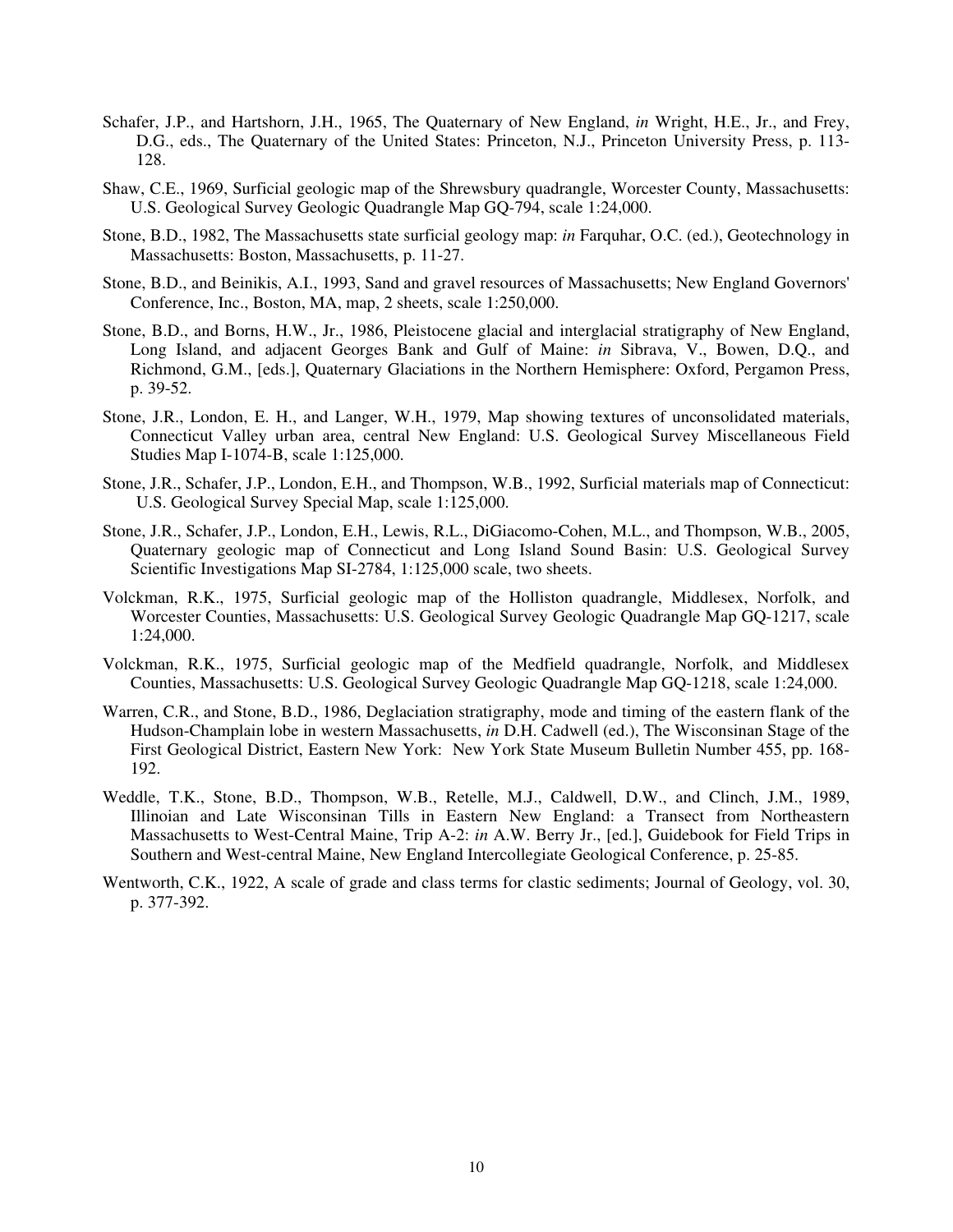## **Appendix**

### **Sources of Data by 7.5-Minute Quadrangle**

### **Clinton Quadrangle**

Map units were reproduced from Koteff (1966). Glacial Stratified Deposits in this quadrangle include deposits of glacial Lakes Nashua, Assabet, and Leominster, and other smaller valley deposits. Finegrained glacial stratified deposits at land surface include glacial Lake Nashua lake-bottom deposits (unit Qnbb of Koteff, 1966). Areas of thick till shown on this map were inferred from photographic image and topographic analysis and drumlin symbols shown by Koteff (1966).

### **Hudson and Maynard Quadrangles**

Map units were reproduced from Hansen (1956). Glacial Stratified Deposits in this quadrangle include various glacial lake and stream deposits. Fine-grained glacial stratified deposits at land surface include lake-bottom deposits of glacial Lake Sudbury (parts of unit Qsg of Hansen, 1956); this unit has been extended beneath adjacent water bodies and postglacial deposits on this map. Drumlin till unit was reproduced from the published map; other areas of thick till were inferred from photographic image and topographic analysis.

### **Concord Quadrangle**

Map units were reproduced from Koteff (1964). Glacial Stratified Deposits in this quadrangle include deposits of glacial lakes Sudbury and Concord, and other smaller valley deposits. Fine-grained glacial stratified deposits at land surface include lake-bottom deposits of glacial Lakes Sudbury and Concord (unit Qlsb and Qlcb of Koteff, 1964); these units have been extended beneath adjacent water bodies and postglacial deposits on this map. Thick till areas shown on this map were inferred from photographic image and topographic analysis and drumlin symbols shown by Koteff (1964).

### **Shrewsbury Quadrangle**

Map units were reproduced from Shaw (1969). Glacial Stratified Deposits in this quadrangle include deposits of glacial Lakes Assabet and Nashua, and other smaller valley deposits. Thick till areas shown on this map were inferred from photographic image and topographic analysis and drumlin symbols shown by Shaw (1969).

### **Marlborough Quadrangle**

Stone, B.D., 1982, Unpublished field maps

Hildreth, C.T., and Stone, B.D., 2004, Surficial geologic map of the Marlborough Quadrangle, unpublished data.

### **Framingham Quadrangle**

Map units were reproduced from Nelson (1974). Glacial Stratified Deposits in this quadrangle include deposits of glacial Lakes Charles and Sudbury, and other smaller valley deposits. Fine-grained glacial stratified deposits at land surface include lake-bottom deposits of glacial Lakes Sudbury and Charles (unit Qlsb and Qlcb of Nelson, 1974); these units have been extended beneath adjacent water bodies and postglacial deposits on this map. Some contacts between till and glacial stratified deposits have been modified from Nelson (1974). Thick till areas shown on this map were inferred from photographic image and topographic analysis and drumlin symbols shown by Nelson (1974).